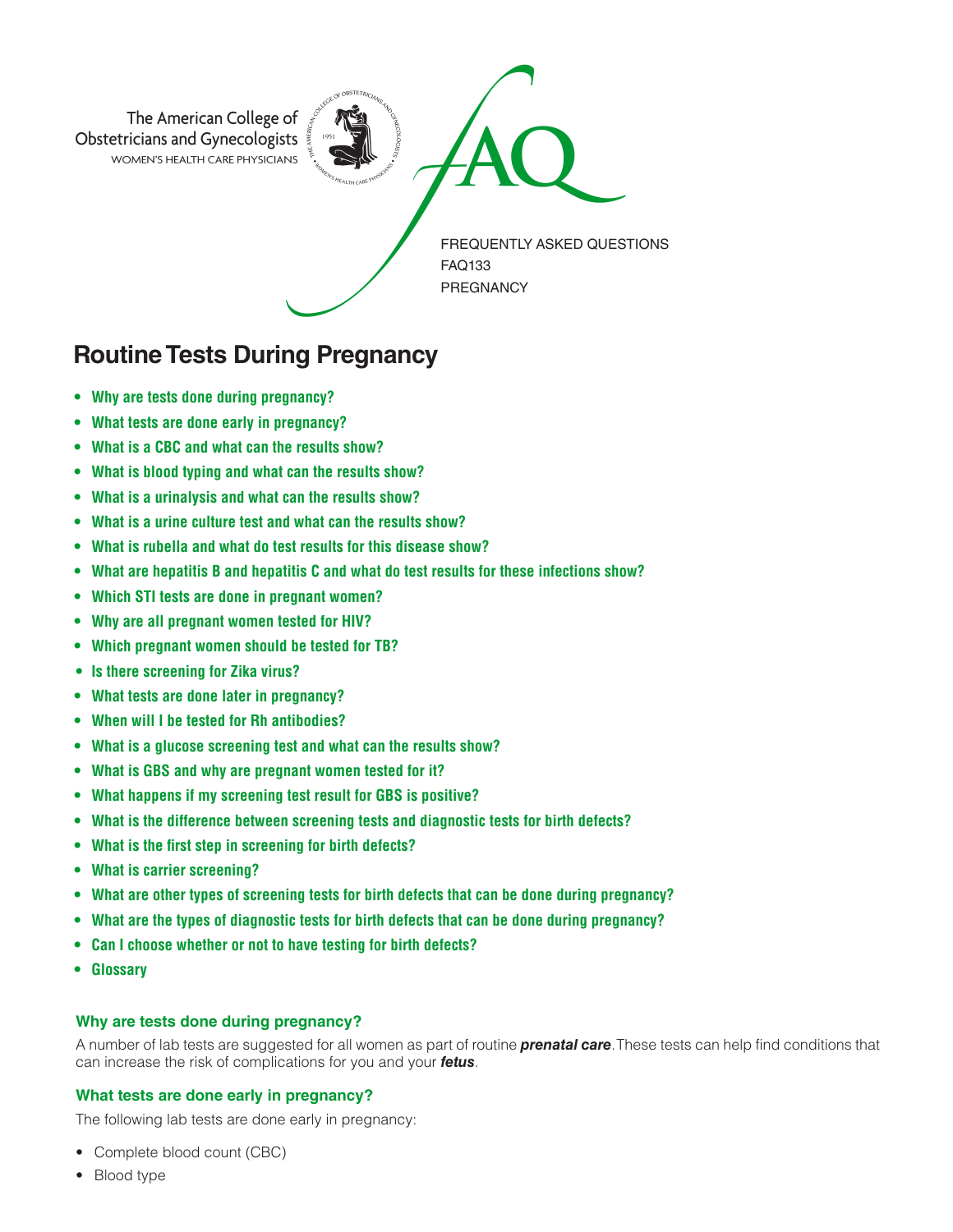- Urinalysis
- Urine culture
- Rubella
- Hepatitis B and hepatitis C
- *Sexually transmitted infections (STIs)*
- *Human immunodeficiency virus (HIV)*
- *Tuberculosis (TB)*

# **What is a CBC and what can the results show?**

A CBC counts the numbers of different types of *cells* that make up your blood. The number of red blood cells can show whether you have a certain type of *anemia*. The number of white blood cells shows how many disease-fighting cells are in your blood, and the number of platelets can reveal whether you have a problem with blood clotting.

## **What is blood typing and what can the results show?**

Results from a blood type test can show if you have the *Rh factor*. The Rh factor is a protein that can be present on the surface of red blood cells. Most people have the Rh factor—they are Rh positive. Others do not have the Rh factor—they are Rh negative. If your fetus is Rh positive and you are Rh negative, your body can make *antibodies* against the Rh factor. In a future pregnancy, these antibodies can damage the fetus's red blood cells.

## **What is a urinalysis and what can the results show?**

Your urine may be tested for red blood cells (to see if you have urinary tract disease), white blood cells (to see if you have a urinary tract infection), and *glucose* (high levels may be a sign of *diabetes mellitus*). The amount of protein also is measured. The protein level early in pregnancy can be compared with levels later in pregnancy. High protein levels in the urine may be a sign of *preeclampsia*, a serious complication that usually occurs later in pregnancy or after the baby is born.

## **What is a urine culture test and what can the results show?**

A urine culture tests your urine for *bacteria*, which can be a sign of a urinary tract infection.

## **What is rubella and what do test results for this disease show?**

Rubella (sometimes called German measles) can cause birth defects if a woman is infected during pregnancy. Your blood is tested to check whether you have had a past infection with rubella or if you have been vaccinated against this disease. If you have not had rubella previously or if you have not been vaccinated, you should avoid anyone who has the disease while you are pregnant because it is highly contagious. If you have not had the vaccine, you should get it after the baby is born, even if you are breastfeeding. You should not be vaccinated against rubella during pregnancy.

## **What are hepatitis B and hepatitis C and what do test results for these infections show?**

Hepatitis B and hepatitis C viruses infect the liver. Pregnant women who are infected with hepatitis B or hepatitis C virus can pass the virus to their fetuses. All pregnant women are tested for hepatitis B virus infection. If you have risk factors, you also may be tested for the hepatitis C virus.

## **Which STI tests are done in pregnant women?**

All pregnant women are tested for *syphilis* and *chlamydia* early in pregnancy. Syphilis and chlamydia can cause complications for you and your fetus. If you have either of these STIs, you will be treated during pregnancy and tested again to see if the treatment has worked. If you have risk factors for *gonorrhea* (you are aged 25 years or younger or you live in an area where gonorrhea is common), you also will be tested for this STI.

## **Why are all pregnant women tested for HIV?**

If a pregnant woman is infected with HIV, there is a chance she can pass the virus to her fetus. HIV attacks cells of the body's immune system and causes *acquired immunodeficiency syndrome (AIDS)*. If you are pregnant and infected with HIV, you can be given medication and take other steps that can greatly reduce the risk of passing HIV during pregnancy, labor, or delivery.

## **Which pregnant women should be tested for TB?**

Women at high risk of TB (for example, women who are infected with HIV or who live in close contact with someone who has TB) should be tested for this infection.

## **Is there screening for Zika virus?**

Your health care professional will ask you questions about travel to areas with Zika. Your answers will help determine if you need testing for Zika virus.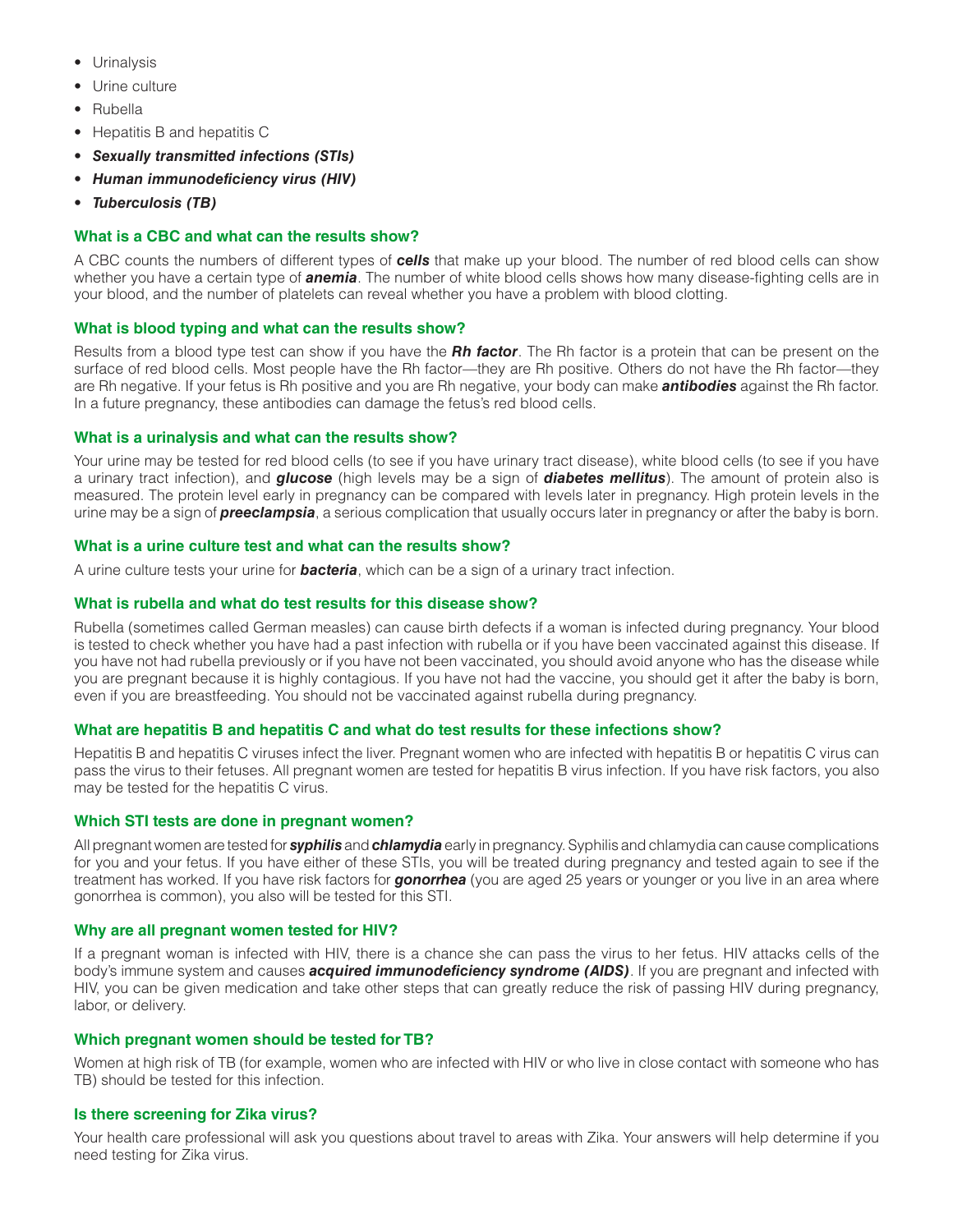## **What tests are done later in pregnancy?**

The following tests are done later in pregnancy:

- A repeat CBC
- Rh antibody test
- Glucose screening test
- Group B streptococci (GBS)

### **When will I be tested for Rh antibodies?**

If you are Rh negative, your blood will be tested for Rh antibodies between 28 weeks and 29 weeks of pregnancy. If you do not have Rh antibodies, you will receive *Rh immunoglobulin*. This shot prevents you from making antibodies during the rest of your pregnancy. If you have Rh antibodies, you may need special care.

#### **What is a glucose screening test and what can the results show?**

This screening test measures the level of glucose (sugar) in your blood. A high glucose level may be a sign of *gestational diabetes*. This test usually is done between 24 weeks and 28 weeks of pregnancy. If you have risk factors for diabetes or had gestational diabetes in a previous pregnancy, screening may be done in the first *trimester* of pregnancy.

#### **What is GBS and why are pregnant women tested for it?**

GBS is a type of bacteria that lives in the vagina and rectum. Many women carry GBS and do not have any symptoms. GBS can be passed to a fetus during birth. Most babies who get GBS from their mothers do not have any problems. A few, however, become sick. This illness can cause serious health problems and even death in newborn babies. GBS usually can be detected with a routine screening test that is given between 35 weeks and 37 weeks of pregnancy. For this test, a swab is used to take samples from the vagina and rectum.

## **What happens if my screening test result for GBS is positive?**

If the test result for GBS is positive, *antibiotics* can be given during labor to help prevent the baby from becoming infected.

#### **What is the difference between screening tests and diagnostic tests for birth defects?**

Screening tests are done during pregnancy to assess the risk that the fetus has certain common birth defects. A screening test cannot tell whether the fetus actually has a birth defect. There is no risk to the fetus with having screening tests.

Diagnostic tests actually can detect many, but not all, birth defects caused by defects in a *gene* or *chromosomes* (see FAQ094 Genetic Disorders). Diagnostic testing may be done instead of screening if a couple has a family history of a birth defect, belongs to a certain ethnic group, or if the couple already has a child with a birth defect. Diagnostic tests also are available as a first choice for all pregnant women, including those who do not have risk factors. Some diagnostic tests carry risks, including a small risk of pregnancy loss.

#### **What is the first step in screening for birth defects?**

Screening for birth defects begins by assessing your risk factors. Early in your pregnancy, your health care professional may give you a list of questions to find out whether you have risk factors, such as a personal or family history of birth defects, belonging to certain ethnic groups, maternal age of 35 years or older, or having preexisting diabetes. In some situations, you may want to visit a *genetic counselor* for more detailed information about your risks.

#### **What is carrier screening?**

*Carrier screening* can show if you or your partner carry a gene for a certain disorder, such as *cystic fibrosis*. Carrier screening can be done before or during pregnancy. Carrier screening often is recommended if you or your partner have a genetic disorder, have a child with a genetic disorder, have a family history of a genetic disorder, or belong to an ethnic group that has an increased risk of specific disorders. Also, cystic fibrosis carrier screening is offered to all women of reproductive age because it is one of the most common inherited disorders.

## **What are other types of screening tests for birth defects that can be done during pregnancy?**

Screening tests include an *ultrasound exam* in combination with blood tests that measure the levels of certain substances in the mother's blood.

## **What are the types of diagnostic tests for birth defects that can be done during pregnancy?**

Diagnostic tests for birth defects include *amniocentesis*, *chorionic villus sampling*, and a targeted ultrasound exam.

#### **Can I choose whether or not to have testing for birth defects?**

Whether you want to be tested is a personal choice. Knowing beforehand allows the option of deciding not to continue the pregnancy. If you choose to continue the pregnancy, it can give you time to prepare for having a child with a particular disorder and to organize the medical care that your child may need. Your health care professional or a genetic counselor can discuss the options with you and help you decide.